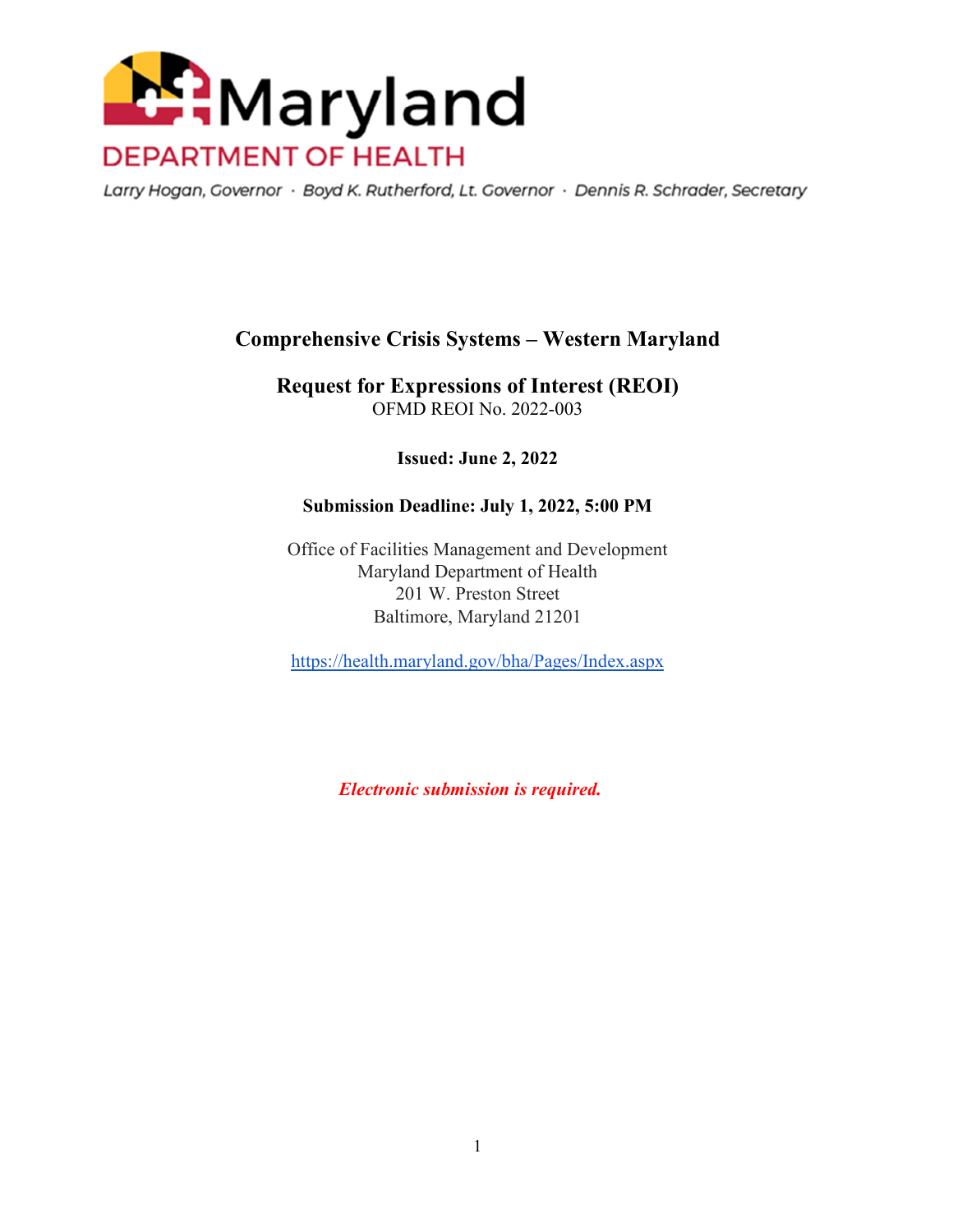# **TABLE OF CONTENTS**

| $\mathbf{L}$   |  |
|----------------|--|
| A.             |  |
| <b>B.</b>      |  |
| II.            |  |
| III.           |  |
| A.             |  |
| В.             |  |
| $\mathbf{C}$ . |  |
| D.             |  |
| Ε.             |  |
| F.             |  |
|                |  |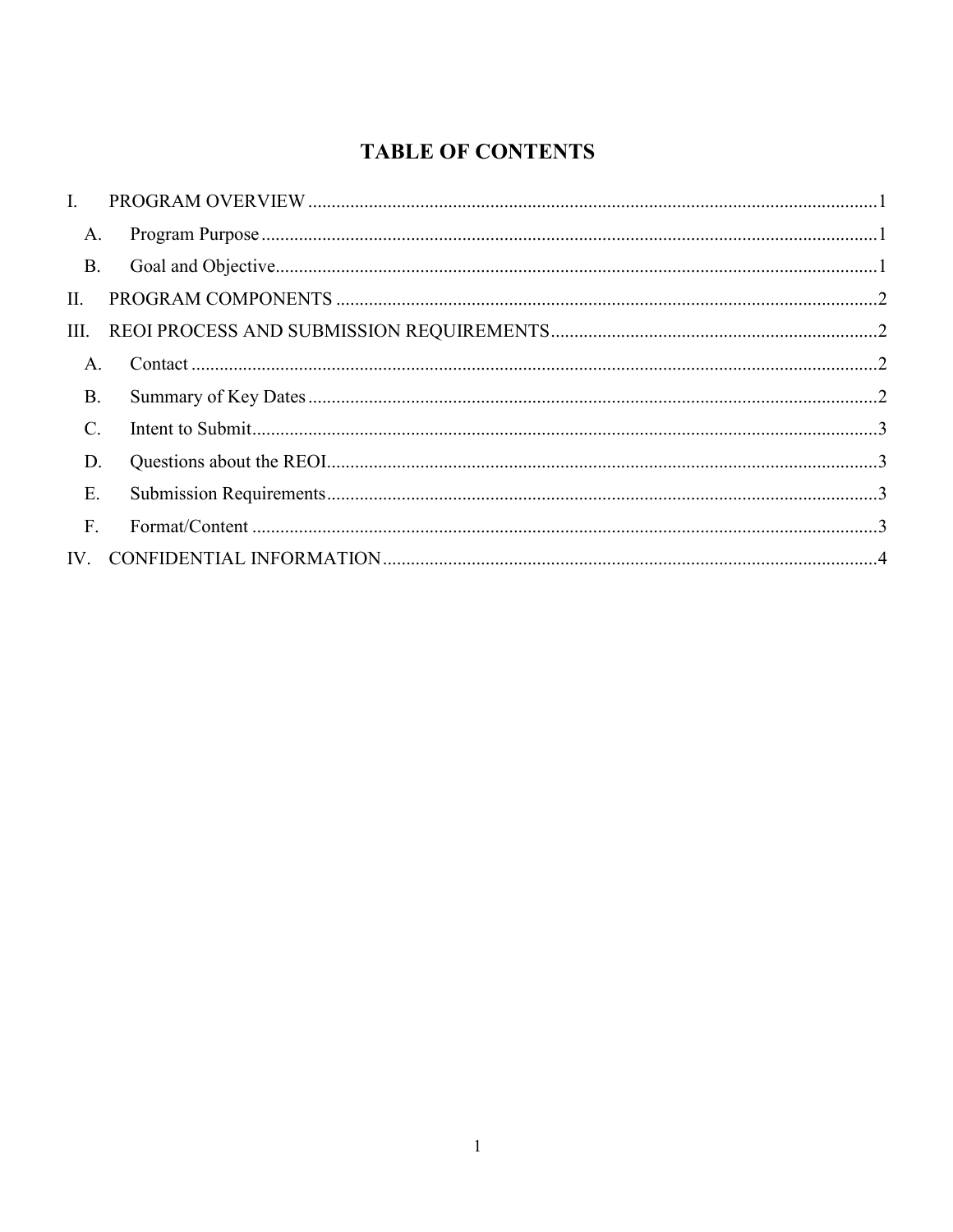## **I. PROGRAM OVERVIEW**

## **A. Program Purpose**

The Maryland Department of Health ("MDH") is committed to developing a framework for an integrated, comprehensive crisis system in Maryland. In furtherance of this commitment, MDH is working to establish a comprehensive network of providers to support and partner with MDH. MDH's vision for the Maryland Behavioral Health Crisis System ("Crisis System") is to develop standardization and best practices that will allow all Maryland residents to have 24/7 access to behavioral health crisis hotlines, urgent care/walk-in, mobile crisis response teams and crisis stabilization center services that provide care in the most effective, least restrictive, and person and family-focused manner.

The Crisis System is intended to provide stronger links to community-based behavioral health care for individuals who have not yet been engaged by the behavioral health system, diverting people in crisis in a safe and appropriate manner away from emergency departments and criminal justice systems. The Crisis System will create additional capacity for individuals with behavioral health-related disorders who engage in high-risk behaviors when in crisis and/or at risk of overdose or suicide by providing an alternate destination to accept people who have been emergency petitioned.

MDH recognizes that when crisis intervention is met with delay, detainment, and denial of services, it can create undue burden on the individual in crisis, law enforcement, emergency departments, and the justice system. The challenges include individuals struggling to access care; significant increase in overutilization of hospital systems, law enforcement and justice systems; and escalating cost of inpatient healthcare for individuals who are unable to access needed community-based services in a timely manner.

The purpose of this Request for Expression of Interest ("REOI") is to invite expression of interest ("Expression of Interest") from community providers, hospitals, local behavioral health authorities ("LBHAs"), core service agencies ("CSAs") and local health departments (collectively referred to as "Providers") to collaborate with MDH to identify the current crisis service needs in western Maryland ( including Allegany, Frederick, Garrett, and Washington Counties), identify the challenges with currently available services, and identify Providers seeking to offer behavioral health crisis services in the western Maryland region.

# **B. Goal and Objective**

The goal is to identify Providers interested in collaborating with MDH in the development of a comprehensive crisis services system for the western Maryland region supporting all persons experiencing mental health and/or substance use crisis. The Crisis System will be grounded in a public behavioral health framework; integrated into the acute behavioral health crisis care system; and connected to local social service providers. The objective is to maximize use of the existing public behavioral health system by serving as a new and critical access point for individuals.

Based on the responses from the REOI, MDH will work to develop request(s) for proposals that outline programmatic requirements to address current service needs, factoring in the challenges of currently available services, in order to create a system for comprehensive behavioral health crisis services in the western Maryland region.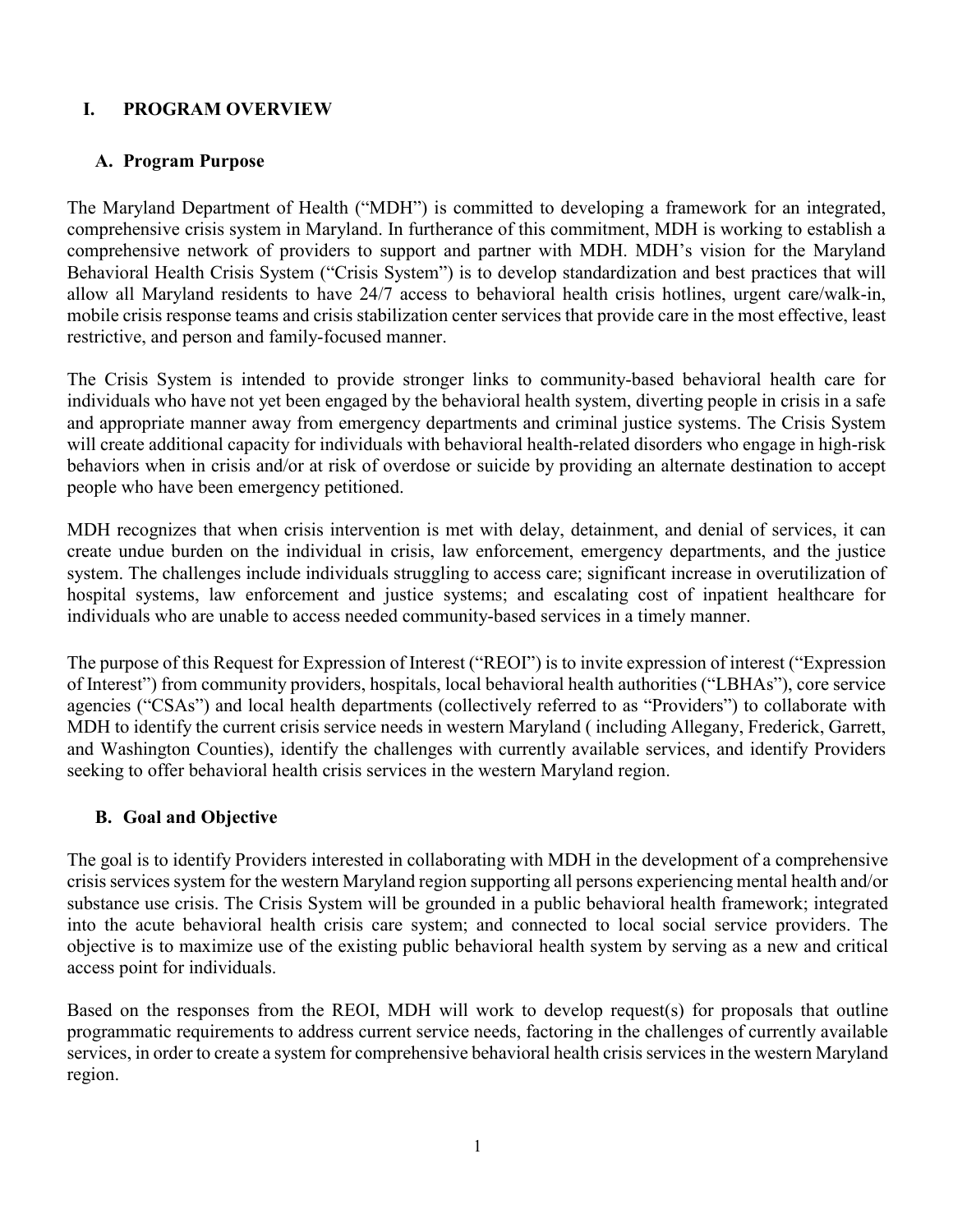# **II. PROGRAM COMPONENTS**

Behavioral health crisis response services should interrupt and/or ameliorate a crisis including a preliminary assessment, immediate crisis resolution, de-escalation, and linkage to community resources by making crisis response services available 24/7. Direct crisis services assist with de-escalating the severity of a person's level of distress and/or need for urgent care associated with a mental health or substance use disorder and seek to stabilize the individual for referral to continuing care.

The planned crisis support services are for 24/7 operations/urgent care crisis services that will accept walk-in visits with no appointment required for immediate mental health and substance use support. Crisis service Providers shall be equipped to handle multiple behavioral health crises at one time, such as co-occurring crises and social determinants of health, and provide a welcoming and respectful environment for both individuals who are transported and those who walk in, without regard to age, insurance status, or ethnic, cultural or linguistic (such as use of language interpreting or certified ASL interpreter) preference.

Service Providers shall be capable of supporting individuals experiencing a behavioral health crisis who are at high risk of instability in the community, especially those who are in danger of harm to self or others and at risk of immediate referral to a hospital emergency room.

The Maryland Behavioral Health Crisis System will include the following components:

- Someone to Call Crisis Call Center
- Someone to Respond Mobile Crisis and Stabilization Response Teams
- Somewhere to Go Crisis Hub, Safe Stations/Walk-In/Urgent Care/Stabilizations and Residential Crisis **Beds**

# **III. REOI PROCESS AND SUBMISSION REQUIREMENTS**

#### **A. Contact**

Refer all questions, and send all materials to:

Attention: Mindy Kim-Woo Maryland Department of Health Office of Facilities Management and Development 201 W. Preston Street Baltimore, MD 21201 Phone: (410) 767-6862 Email: mindy.kim-woo@maryland.gov

#### **B. Summary of Key Dates**

- Informational webinar: Thursday, June 9, 2022
- Intent to Submit deadline: Friday, June 10, 2022
- Final date to submit questions via email: Monday, June 13, 2022
- Answers to questions returned: Friday, June 17, 2022
- REOI submission deadline: Friday, July 1, 2022, 5:00p.m.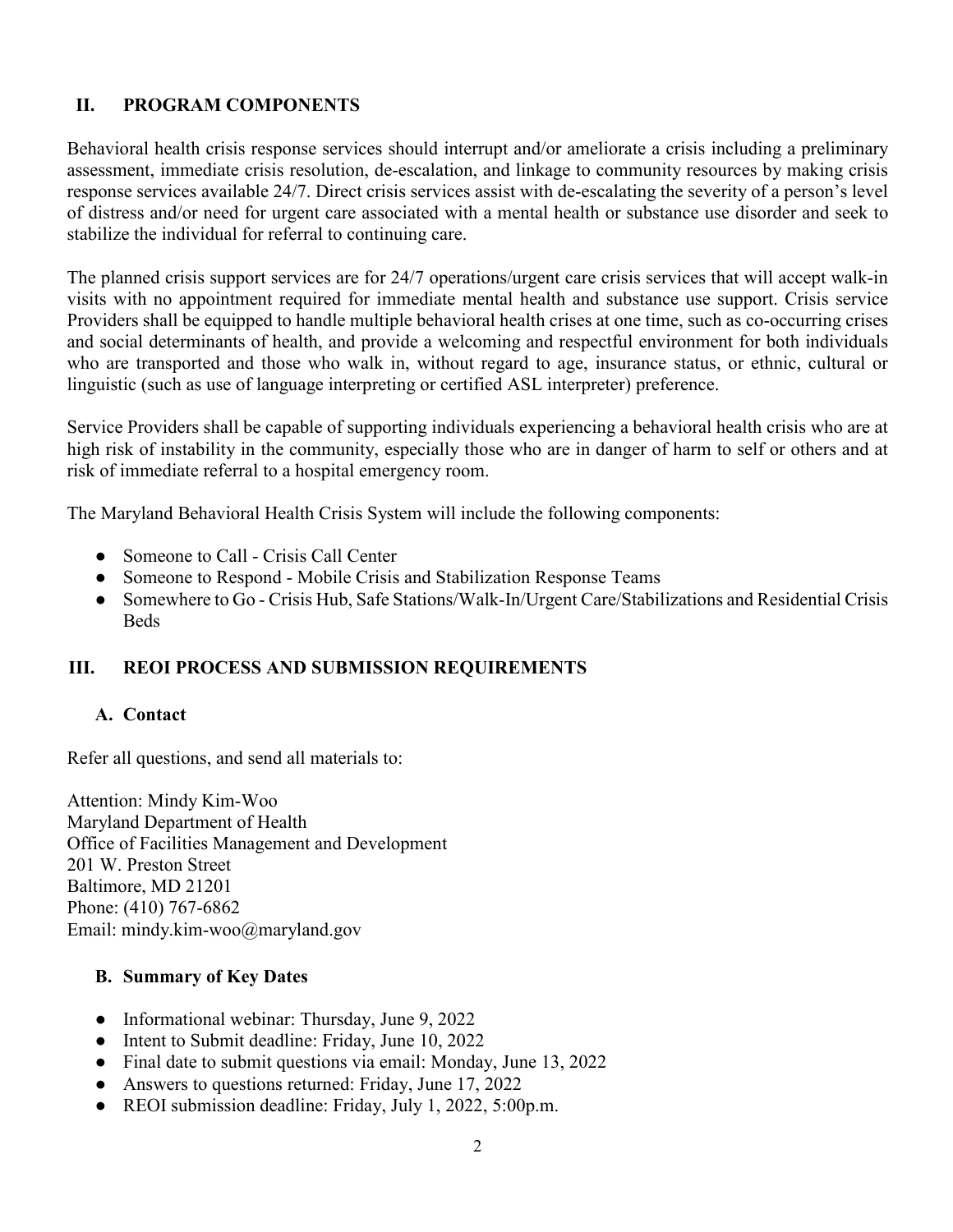## **C. Intent to Submit**

Interested Providers must submit the Intent to Submit notification by the date indicated in Section III.B. above. Providers must send an e-mail to the attention of the contact in Section III.A. above with the following information:

- Name of Provider's designated project contact for purposes of the submission;
- Contact information including organization name, email, address and phone number; and
- A statement indicating the Provider's Intent to Submit an Expression of Interest

## **D. Questions about the REOI**

Providers with questions about the REOI should forward them via email to the contact from Section III.A by the deadline set forth in Section III.B. MDH will redact identifying marks from the email and forward the original question, with an answer, to all Providers who registered during the Intent to Submit process. MDH will not respond to questions by telephone or in person.

## **E. Submission Requirements**

Providers must submit one electronic copy of their Expression of Interest by the date indicated in Section III.B. above to the attention of the contact in Section III.A.

An electronic copy is defined as an emailed version of the document in PDF file format. Other file formats will not be accepted.

# **F. Format/Content**

For uniformity, all submissions should contain the following content, organized according to the headings in this section.

General: The Provider's name must appear in the upper right-hand corner of each page and each page should be numbered consecutively.

Cover Page: Containing legal name, address and contact information for the Provider.

Content: Submission must include, at a minimum:

- 1) **Overview:** A detailed description of the problem in the jurisdiction, severity of the problem, partnerships formed to address the problem, gaps in services and previous interventions to address the problem, and a well defended intervention plan. Describe how the proposed crisis services will serve and/or be supported by neighboring jurisdictions (regional approach) and other human service agencies.
- 2) **Program/Service Description or Summary:** Submit a clear and concise narrative of what the program will deliver including a detailed description of how the proposed services will be integrated and coordinated with any existing or other newly funded crisis services within the service area. Describe how the proposed program will serve as an alternate destination to accept people who have been emergency petitioned and/or serve as a diversion from emergency departments.